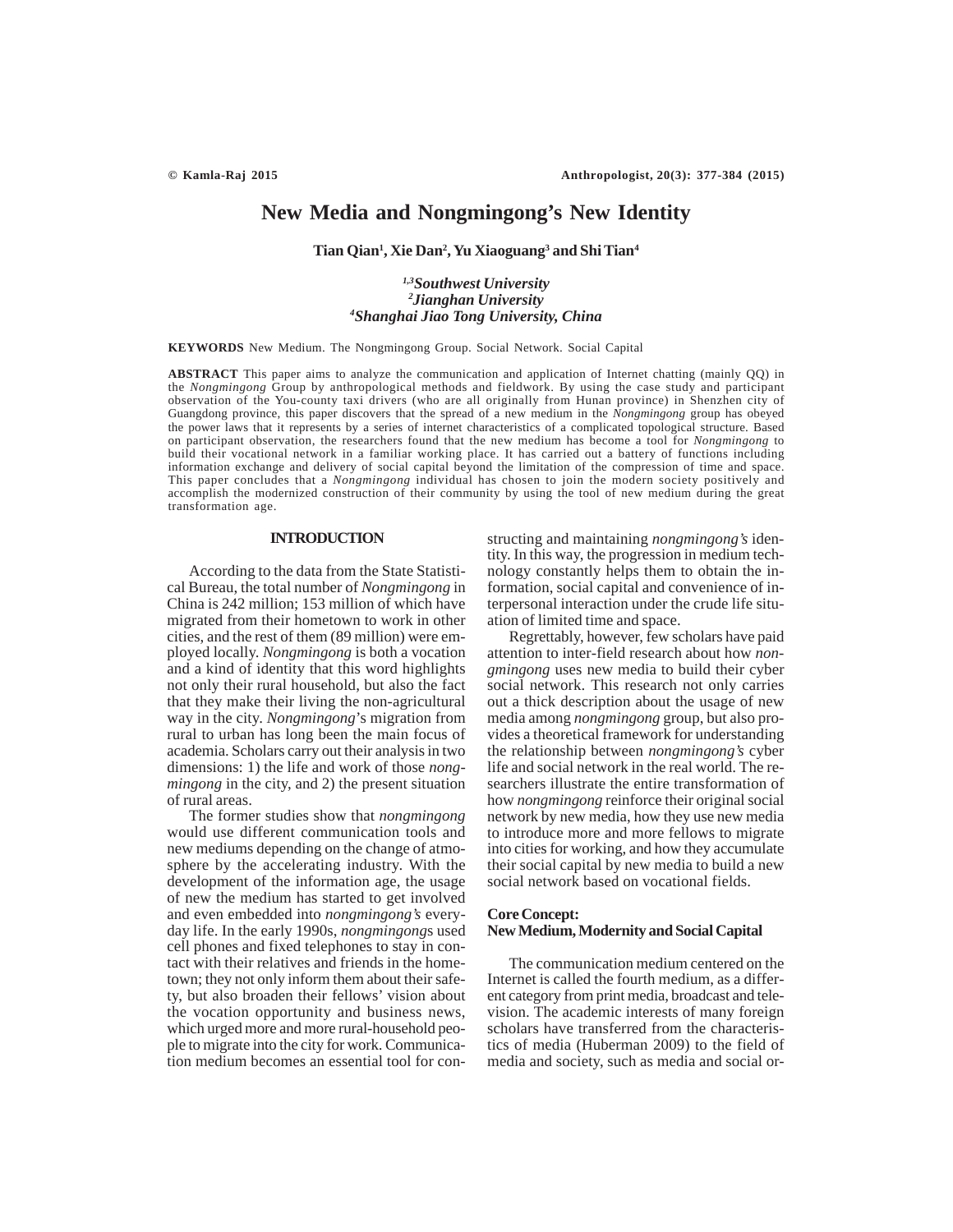ganizational structure, social mobility and stratification, and national identity constructed by media (Turkle 1995; Castells 2007). The role and effect of immediate communication software, like Skype and MSN, in a series of social occasions of interpersonal interactions and business development have been fully discussed as well (Bodomo 2009). Studying immediate communication software, Chinese scholars mainly pay attention to the technology of software and its application on communication in different groups (Zhang 2008; Xie 2010; Yang 2010). However, these kinds of studies only pay attention to the application of immediate communication software (QQ) in some specific fields, such as education and entertainment. In this way, during this age of great transformation, what the role of communication software is in this country, how it affects the different classes, and how it participates into the life construction of these different classes, are worth thinking about and investigating.

The immediate communication tool like QQ belongs to the new medium or the fourth medium of Internet communication. Since the birth of the Internet, there are a large number of studies investigating what effects it would have on people, what is the implication of the information age, how people's real life would change. After Castells started to use the concept "Information Age", a lot of global Internet-style cyber bios and complicated digital organisms have occupied our lives. The logic of the Internet world constructs the new social forms in the present. In this social context, the Internet is a kind of social organization constituted by decentralized social groups sharing the same interest or hobbies (for example, politics, economics, and culture). They have interactive relationships that provide help and support multi-dimensionally by information sharing. According to Castells' theory, the factors constructing and forming the Internet turn to be the key processes of production, experience, power and culture during the information age. The primary steps of an informationalized society historically put self-identity as the chief organizational rules of the Internet civilization. Self-identity indicates the selfrecognizing and self-constructing process of social activists. They are a suite of natures, based on established culture attributes, without referring to the other special features of social structure, which might be more wide and broad (Castells 2007: 26).

Compression of time and space aim to focus on how capitalist development accelerates the progress of a global society and what kinds of asynchronism it brings to movement and time. The construction of modern society depends largely on the compression of geological distance and time. Internet erases the geological difference furthermore as people can contact anyone at anytime in the world by video and text communication (Harvery 1991).

Since the birth of Internet, the opinions of scholars vary. Some scholars assume the Internet is a kind of modern utopia and they are more oriented to be positive to its broad social effects. However, some other scholars seem more negative about the effects the Internet brings to the world and they point out that the Internet isolates people and makes them depressed. Theoretically, Internet can be used by anyone in the world, but it still can be categorized for developed countries and developing countries as it closes off many channels of communication between different national, cultural and identity groups. Some research on the digital device illustrates that minority or disadvantaged groups are largely restrained in obtaining, understanding and using it because of their social environment. *Nongmingong* group is always regarded as the disadvantaged group, even when they started using this new medium. But this study shows that, instead of understanding and using the new medium passively, *Nongmingong* group would be actively embracing the tool for interpersonal interacting, obtaining information and accumulating their social capital.

# **METHODOLOGY**

The main method used for this research is anthropological fieldwork of business ethnography (Tian et al. 2013; Tian 2010). As a qualitative research, the researchers to collect basic data frequently use unstructured interviews, focus groups and participated observations. For online part, which is considered difficult to count digital data, the researchers write down every sentence that the informants say to their friends by QQ. For the offline part, the researchers did not take notes when engaged in informants' activities. Rather, daily summaries and brief reports were the major field notes taken throughout the whole process of fieldwork. Published materials, however, government reports, newspapers, mag-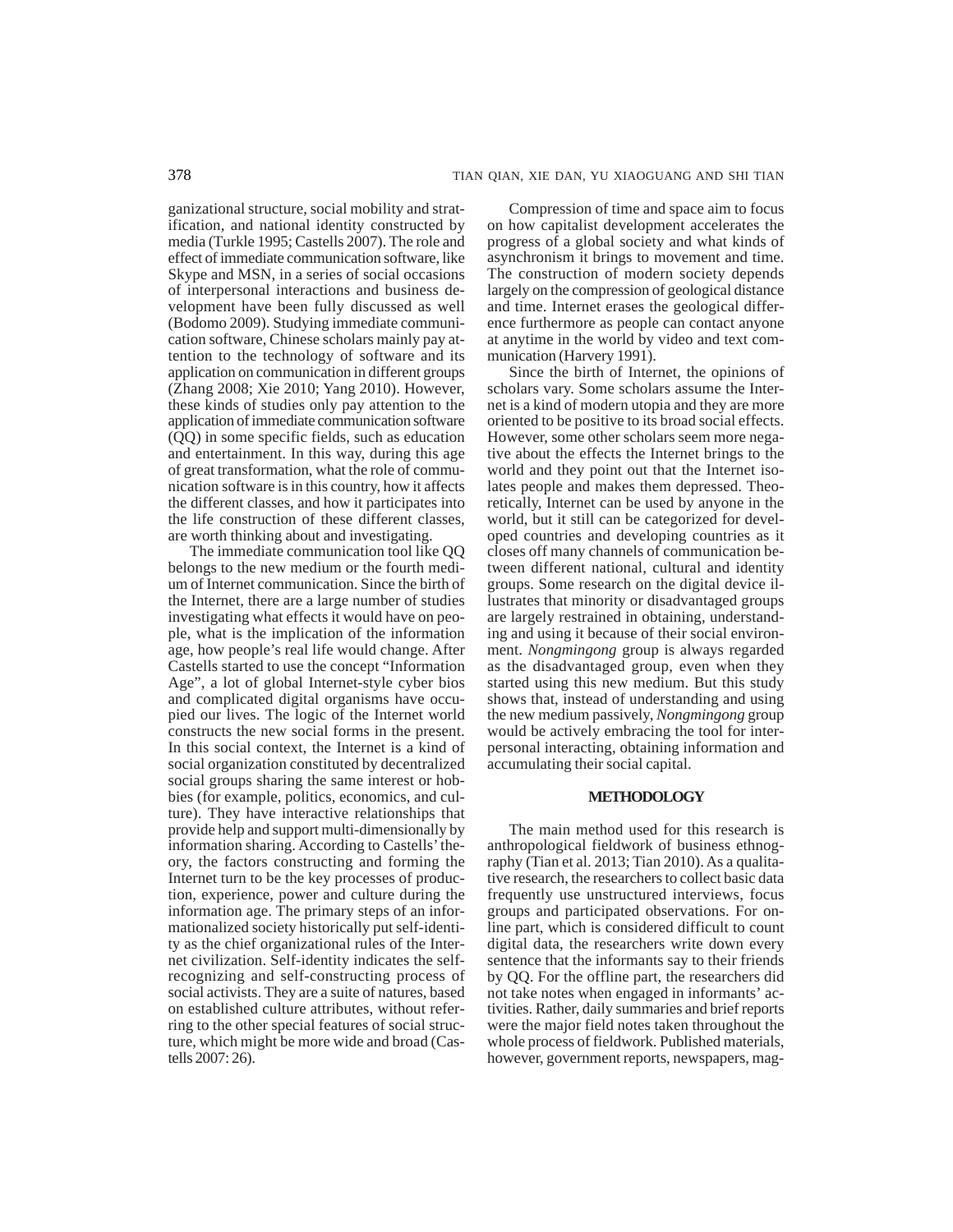# TAXI DRIVERS IN SHENZHEN 379

azines and documents were also collected if possible and made available during the fieldwork.

You-county taxi drivers in Shenzhen are the protagonists both in the research and this paper. Following classical ethnographical method, the researchers chose one village as the field site to enter their ordinary world. The Shixia village, this paper discusses, was formed during the urbanization process of historical reform and development in the Futian district of Shenzhen. Shixia village is a typical community in urban village, which is located in the political center of Futian district, close to Futian government and party committee office. Regardless of whether they were former farmers or not, You-county taxi drivers construct their urban lives with a famous label or stigma, *Nongmingong*, and within new media.

### **RESULTS**

By investigating how the *nongmingong* group as an immediate communication tool uses QQ, this paper proves that, the usage of new medium by *nongmingong* follows the rule of power laws, and it represents a series of complicated network characteristics of topological structure. Based on the qualitative interviews on the job-hunting process of You-county taxi drivers who have migrated from Hunan to Shenzhen for work, the researchers find that QQ is widely accepted and frequently used for contacting family members and friends because of its low cost. The change of working place does not affect *nongmingong*'s family chain, although they have left their hometown. It seems to represent the main characteristic of "compression of time and space" in a postmodern society. In this age of great transformation in China, *Nongmingong* starts to use this new medium tool so positively that it reflects how they motivate their conscious activity to participate with the modern society forwardly. By using new medium tools, they obtain so much information to connect the urban life with their hometown world.

#### **Historical Background**

People in You-county of Hunan province left the rural village since the reform and open policy from 1978 and accomplished a series of vocational and social identity transformations from peasants in You-county to taxi drivers in Shenzhen. Xinzhong, which has been administrated by Zhuzhou Government, is a small village dependent on crop farming and livestock breeding but lacking coal and sightseeing resources, which the other towns and villages of You-county possess. Xinzhong village, as one of twentytwo villages of Xinshi, has a neat and orderly urban plan and standardized roads connecting all areas of the village. Furthermore, there are fields of ripe paddy in farmlands and all of them belong to a promotion project of agricultural production technology. Since the implementation of reform and open policy, people in Xinzhong were the earliest crowd of labor for transporting live pigs. But up to this day, the chief source of income of Xinzhong's families has been the money which is earned by their migrant labors working in the other cities; and most of this migrant money comes from the income of You-county taxi drivers in Shenzhen.

In March 1979, China's authority and Guangdong government decided to upgrade Bao'ancounty to Shenzhen city. This new city has been administrated both by the Guangdong government and Huiyang city. In November, the Guangdong government decided to upgrade Shenzhen from a secondary city to first-level city. In May 1980, China's authority and the state council set Shenzhen as a "Special Economic Zone" and Shenzhen was endowed with policy support to develop its economy. Till the end of August 2005, the regular residents in Shenzhen accounted to 10 million, including 1.65 million household residents and more than 8 million non-household residents (Yin 2005). All vehicles in Shenzhen, including bus, minibus, taxi and subway, carried about 1.56 billion people during the year of 2005. Between these four ways of public transport, the buses take sixty- five percent of the volume, minibus fifteen percent, taxi sixteen percent and subway four percent. In 2005, there were 6,091 buses, 2,312 minibuses, and 10,300 taxies in total. Since the late 1980s and early 1990s, the nonlocal taxi drivers, especially You-county taxi drivers, have begun to migrate into Shenzhen. Until now, You-county taxi drivers have occupied eighty to ninety percent. The first golden age for You-county taxi drivers matched with the time of rapid development in Shenzhen in 1992. The market requirement also led to the large-scale immigration of You-county people. It has been well known that You-county people are good at driving; they can drive, and handle long-distance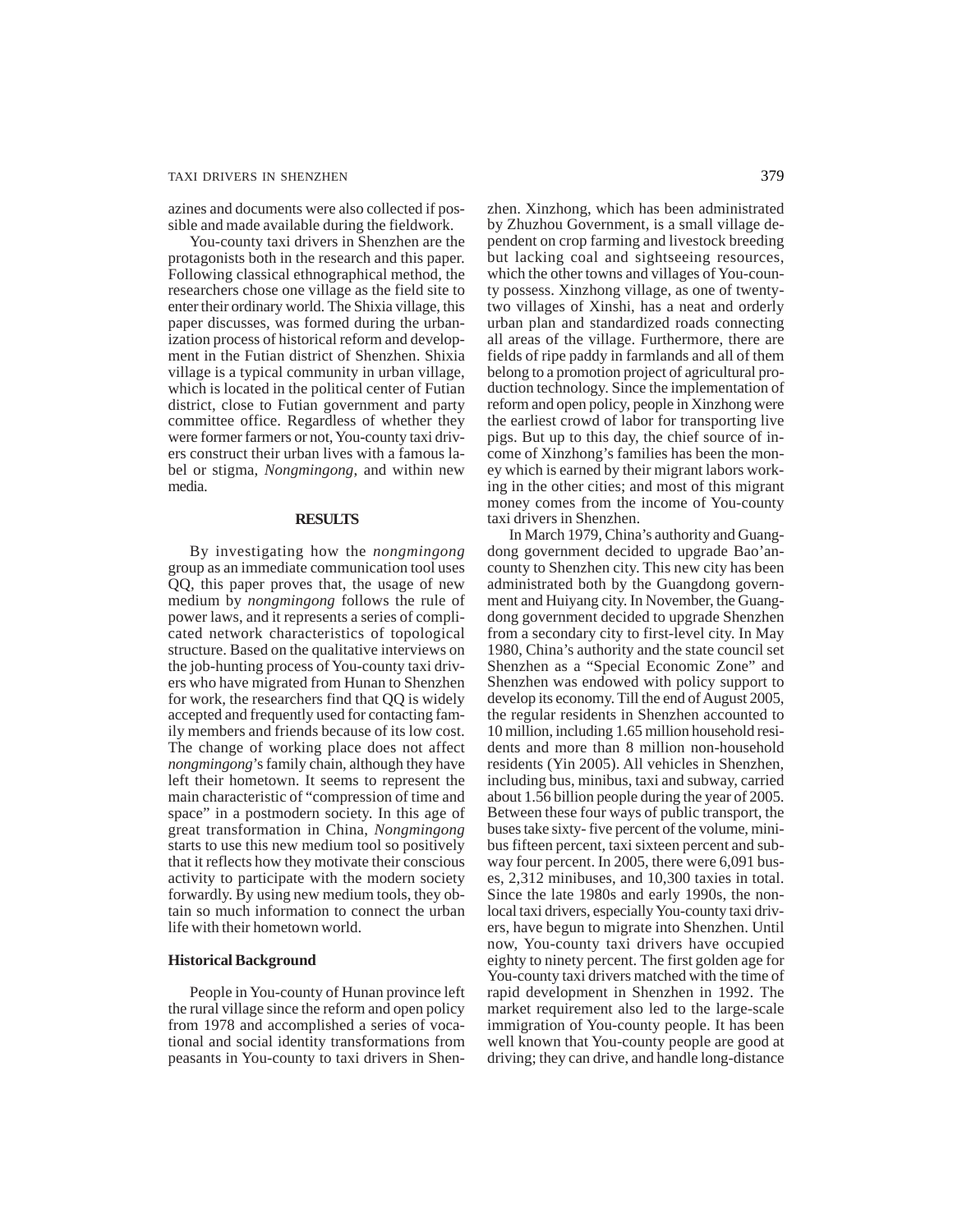business. They learned these qualities from their experience with form transportation of livestock pigs.

In 1998, the labor bureau staff of You-county visited and investigated Shenzhen, and then signed a labor-export contract with the Shenzhen Public Transportation Company (the predecessor of Shenzhen Public Transportation Group). In August 2008, the labor bureau dispatched one commissioner to organize 38 drivers to take coaching for working in Shenzhen (You-county Archives Bureau 2004:336).

The quotation above is the earliest record about You-county taxi drivers in Shenzhen in government documents. A large amount of *Liudongrenkou* decided to live in the urban village when they arrived in Shenzhen. You-county taxi drivers are no exceptions.

# **The Compression of Time and Space and Virtual Reality**

The immediate communication software like QQ, make *nongmingong* groups in different places break the restriction of time, space and location to keep contact with their hometown community. "Empty Time" and "Empty Space", discussed in sociologist Anthony Giddens' *The Consequences of Modernity (1991)*, are the prerequisites of modernization. In pre-modern society, the time and space things happening are coincidental; the space dimension of social life is dominated by "presence", and the interactive situation is dependent on face-to-face. In Giddens' opinion, the process of modernization is gradually stripping time and space from regional communities, at the same time modernity connects different regional communities by capital flows.

Although You-county labors work in Shenzhen for the taxi business, they use QQ to keep in touch with their family members and friends, including features like video chatting, which synchronizes video and audio, and helps them overcome the restrictions posed by time and space. It is also one of the most essential characteristics of the compression of time and space. For a long time, one critique about the transfer of rural labors is the lack of custody over rural children because their parents (labors) go to the city to earn an income and leave grandparents to take care of children. In the past, these children could only communicate with their parents by telephone, which did not include seeing each other. For the children, a visible image of their parents is the easiest way to sense their parents' existence. However, QQ chatting helps parents take care of their responsibility through long-distance custody. According to the researchers' field notes, it has always been observed that parents would use QQ video chat to examine whether their children have finished their homework or know about the children's school teacher after they were off duty.

This kind of chatting way based on the Internet, not only constructs a virtual reality, but also helps the family members maintain an interactive relationship. According to the researchers' fieldwork observation, when the family members have a video chat, they would present their life to each other continuously, which connects them together. During dinnertime, instead of turning off their video, they take their meal in front of the computer, and lift the meal to the camera to let the people on the other side watch what they are eating today, and then they would also comment on the taste of their meal while eating. This series of actions would construct the "taste" in their minds like they have lived in their hometown (You-county) although they are far away from each other and cannot taste the meal. As David Harvey (1991) pointed out, post-modernity compressed time and space such that we could feel reality in a virtual space. Several family members would appear in front of the camera in turn or together and this would make them feel more intimate despite being far away from each other. This type of acquainting emotional comfort is possible due to new media. In other words, as a communication tool and channel, the most important role of new media for the labor class is the compression of time and space to help them maintain their family bond.

According to the researchers' observation, when You-county taxi drivers come back home, they turn on QQ to contact their friends in the presence of other family members. The presence of family members would not end the communication of QQ-chatters, instead they would transform the background into the stage for performing different social roles at the same time. QQ, different from the other communication tools like cell phones, has the function of video chat. Theoretically speaking, through any phone with one camera and one speaker, people could communicate with one or more friends virtually. This way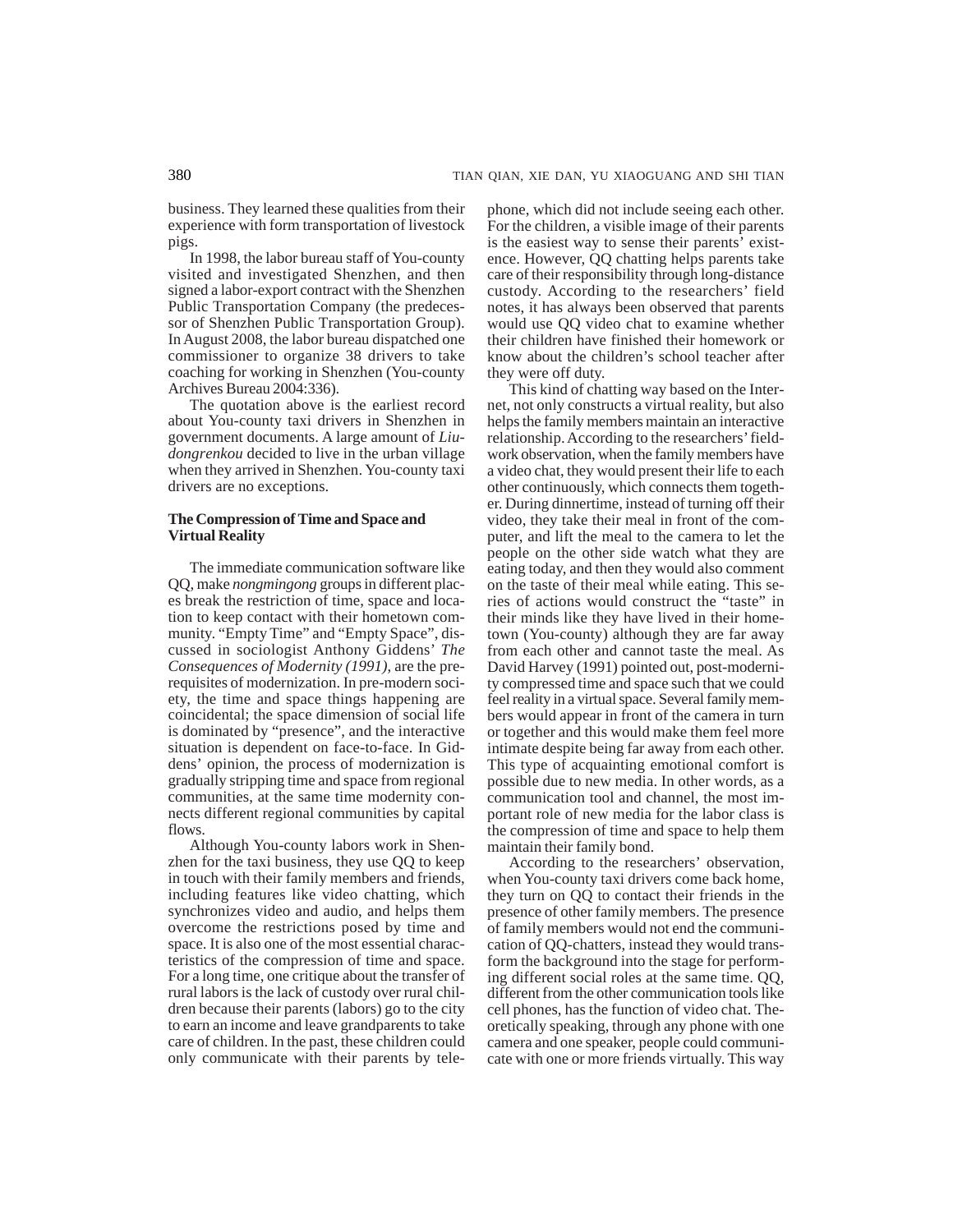#### TAXI DRIVERS IN SHENZHEN 381

of video communication reinforces the construction of virtual reality. In the early studies about social interactions, sociologist Erving Goffman (1959) has made a distinction between front stage and backstage. In his view, people would perform different social roles while socially interacting; in this way the varied social occasions have constituted a kind of stage performance. Contemporary scholars assume that, in real life, though space is limited, people could perform varied social roles in the virtual space. It can be a vocational role, or a family member role. During the process of chatting, while mentioning something, the QQ-users would prefer to present it to the other side through camera.

Another discovery through the fieldwork is, once they chatted with "what are you eating today?" by QQ video chat, they would lift their bowl and dish to let the other side see the same through camera. Although the distance is considerably long, they still could know what dress their wives just bought or what their children are doing through QQ. This kind of "immediacy" constructs a type of "virtual presence" for the people who are geographically far away from each other, and they can communicate and feel comfortable emotionally. In addition, this kind of "presented" life would provide the relatives and friends with a more concrete imagination about the migrant life in the other place, which would encourage them too to migrate into city for work. One of the interviewees was originally doing farm work in his hometown village, but he felt that "the urban life must be very good" when he video-chatted with fellows. In this way, he decided to migrate to the city, where his fellows were at work (to be a taxi driver in Shenzhen). After earning some money, he brought his three family members to Shenzhen to settle down. When the researchers asked him why he decided to work in Shenzhen, he said that Shenzhen seemed very nice in the video chat, so he made up his mind to come here to work. Although the life in Shenzhen was not exactly the same as he imagined through video chat, the information and sight gave him a very primary imagination. All of these compel them to have a virtual sense of reality thanks to an immediate communication tool like QQ.

# **Building the Social Network Based on Vocation**

Based on kin and geo relationship which embedded in traditional identity structure and newly social network which are depended on vocation, You-county *nongmingong* had decided to live in the Shixia village community collectively in Futian district, Shenzhen. Shenzhen City Government and Party Committee Office are located in Futian district as well; in this way, Futian is the center of urban development and construction as it plans to build the center of administration, culture, information, international exhibition and commerce in Shenzhen. All of these support the urban village community in a modernized metropolitan to provide a possibility of residence and development in the dimension of space for You-county taxi drivers and constitute a basic geographical boundary by identifying community life. The formation of their identity community and boundary among different groups is based on several factors as follows: the family pattern based on their residence mode and social flow, the lifestyle of entertainment, the folk beliefs in which they believe that they could be far away from vocational risk and the dialect which is generally spoken in one single community. Shixia village community is located in the center area of Futian district of Shenzhen City, but most people of this community, which is based on vocation, come from You-county in Zhuzhou City of Hunan Province. Shixia village community is one of the urban villages in Futian district (Tian 2008). It has a capacity for a large population from the other provinces. Among them, You-county family who are living as taxi drivers outweighed the other kinds of *Liudongrenkou*, hence Shixia village is also called as "You-county village" or "taxi village".

It is not unusual for villagers to create new lives based on the family tie and kinship in a new environment (Yang 2002; Stewart 2003). One interviewee said, "When I came to Shenzhen for driving a taxi, I felt that I can accept contracting one single taxi; when we were at hometown, we also contracted several pieces of farmland. The reason why I contracted a taxi is for earning the first sum of money. Driving taxi had more possibilities than farm work. There were so many opportunities in Shenzhen; as long as you work hard, you can make money. That was what I thought at that time." Everyday, You-county taxi drivers would hand the money they earned to their wives, and then take some pocket money from them. According to many family interviews conducted, the most welcomed topics were about development, about themselves, about children. Quite a number of taxi drivers started to buy com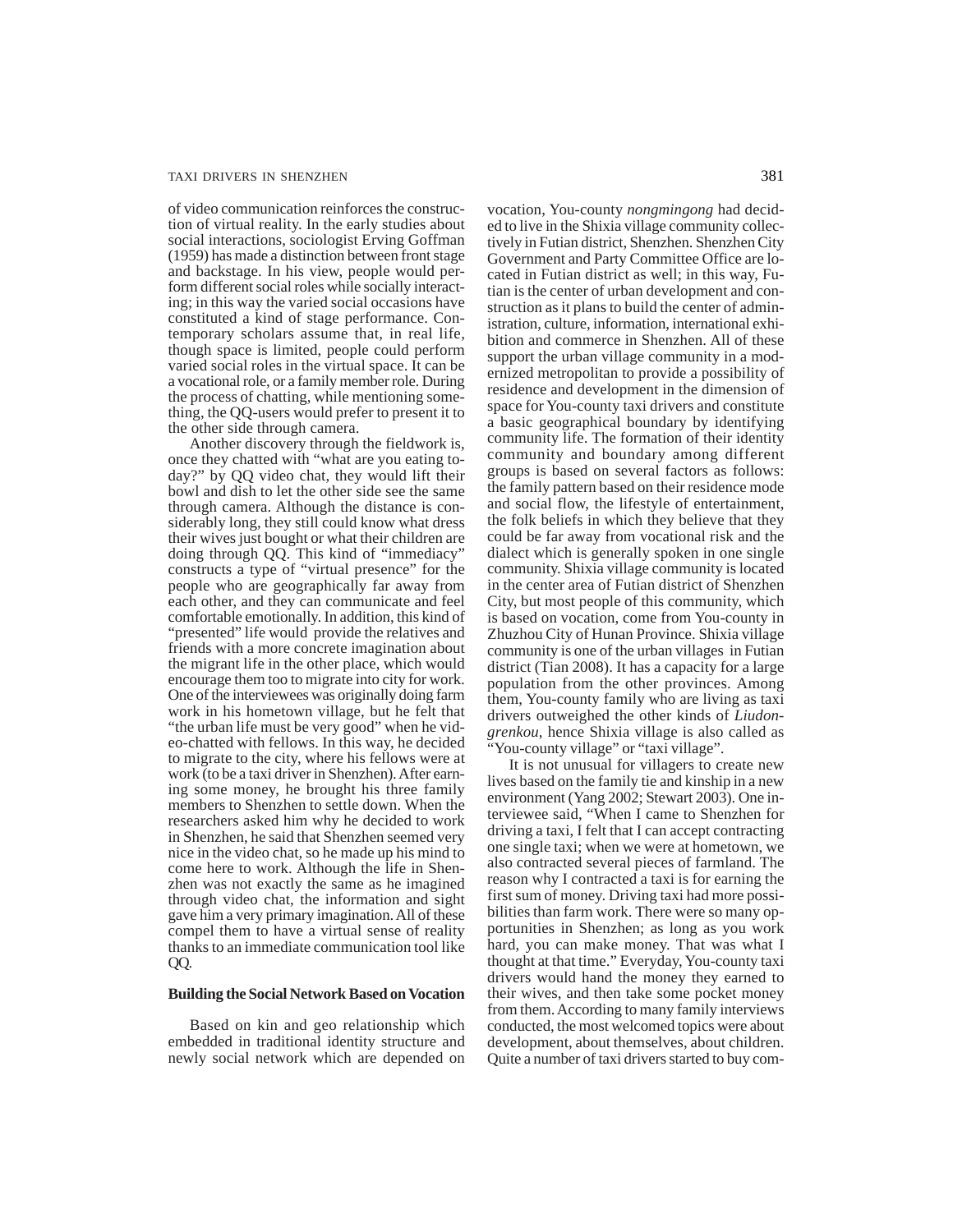puters, learn to use the Internet and chat by QQ. Interestingly, the account name of their QQ were changing depending on their mood; the names like "learn to all of you", "only the one who struggle can win" and "you do not know my heart", were QQ nicknames of taxi drivers. They also made efforts in developing their children. Among the families investigated, cent percent insisted to pay the tuition fee for the nine-year compulsory education. When they called their family in the hometown, their children's topic was of the topmost priority.

# **DISCUSSION**

You-county, as the most traditional community in China's inner land, has become one of the most important labor outputs as the peasants migrate from rural to urban. Correspondingly, Shixia village in Shenzhen, as an urbanized village community in the economic special zone, has become a space carrier for labor input in the modern urban society. For You-county taxi drivers, both of these communities have special implications for them; the former is symbolized as their real homeland, their root; the latter is their urban residence, a place they make a living through the taxi business and it symbolizes a space where they can accumulate the wealth and dream of urban life.

Only by the vocational flow in such a scale and level, the vocational groups turn to constitute *nongmingong* in the city. They started choosing to co-live with each other in a common social space. Gradually, their family, friends, fellows, resources and information would be ceaselessly brought into this community. Meanwhile, they also transfer the accumulation they earned in the city back to their hometown. Their social identity kept changing between the home in the city and their home at hometown.

#### **Social Capital and Individual Initiative**

The income of You-county taxi drivers is relatively high and steady compared to other labor classes. They do not resist or repel new media and its effect on them. On the contrary, they are more eager to use new media because it makes their life more convenient and easy.

QQ, as one kind of medium tools, has followed the chief characteristics of power-law to carry out its communication. The most frequent QQ-users account to twenty percent. When they use new media for communication, their topics also follow the power-law wherein income and daily life are undoubtedly the hottest topics. The hottest topic on the Internet is seldom discussed by *nongmingong*; on the contrary, their topics during QQ chatting are the information about the community and individuals, like job opportunities, income and family situations. *Nongmingong* do not have spare energy and interest to "consume" the Internet. So, the way of using new media and the topics they prefer to discuss also follow the power-law and the social distinction is revealed in virtual space again. Most *nongmingong* have QQ accounts, but the frequent users are only a part of them. The other part of *nongmingong* would share one QQ account to contact other people. The contents of their Internet conversations focus more on transferring information in the real world that those topics that match the power-law. As a kind of information capital, QQ flows among the groups of *nongmingong*. Instead of being QQ-online all day like the white-collar class in the city, considering the vocational situation, most of the You-county taxi drivers use QQ to contact other people only when they are off duty.

If we view the world as a system, activists bring dynamic to this system, only by their actions, the systematically structural restrictions work (Xie 2005). When *nongmingong* group migrate into the city, they have successfully accomplished the transformation of their social role from rural to modern by using an immediate communication tool actively. During this process, *nongmingong's* subjective initiative is adequately elaborated, as it is highly relevant with the institution and society. The usage of new media has interacted with the construction of *nongmingong*'s modernization; for the communication object and topic, individual is represented as an activist (Friedberg 2008). *Nongmingong*, as individual activists, have presented their initiative under the mainstream of market transformation and globalization, on one hand they have obtained the economic benefit by it, on the other hand they have acquired the social network and individual modernity constructed by new media.

# **CONCLUSION**

The relationships between new media and social organizational structure, social flow and social stratification have been the focus of aca-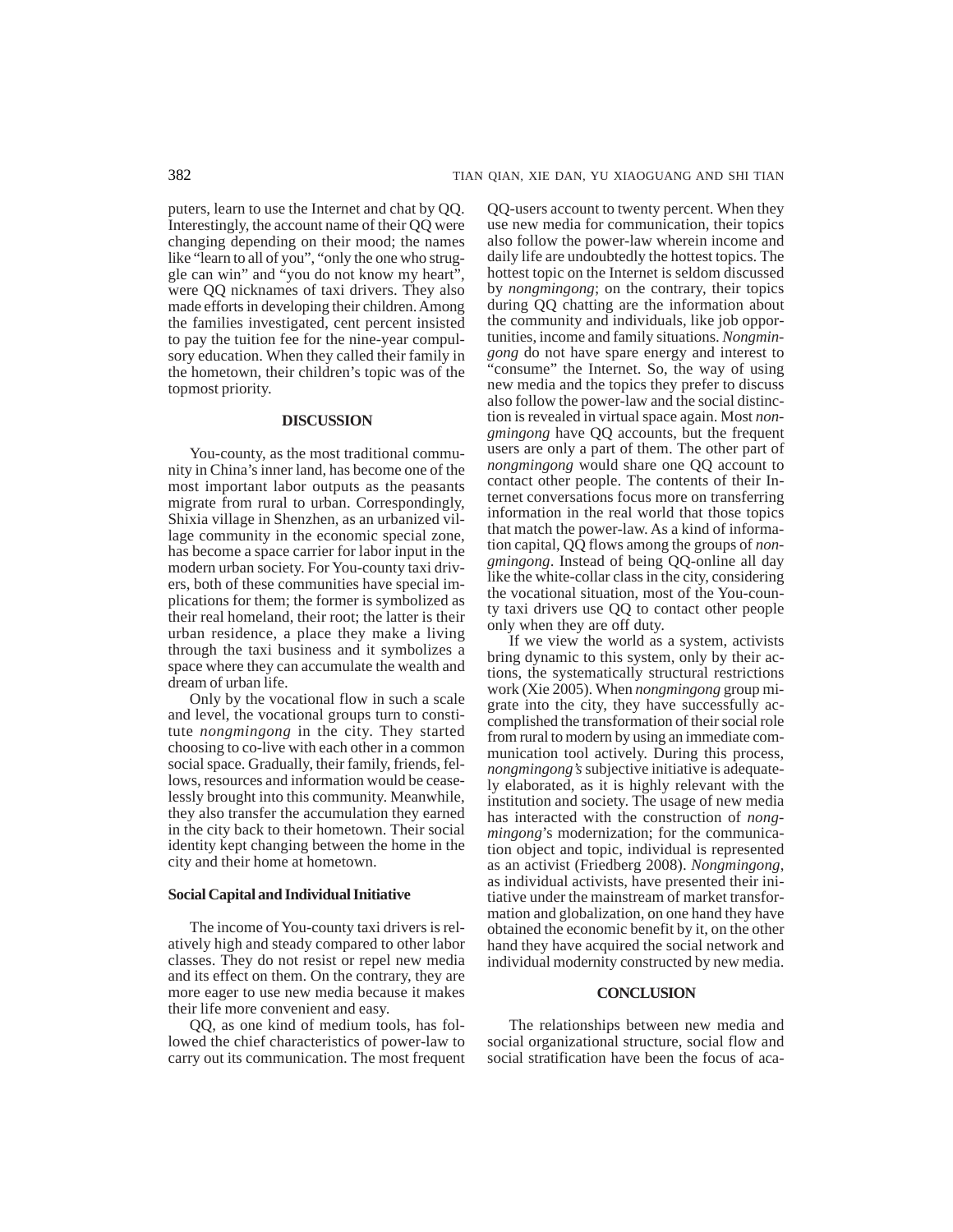#### TAXI DRIVERS IN SHENZHEN 383

demia since new media emerged. How new media is embedded into the life construction of different social classes is also one of the most intriguing research questions. During the last 20 years, the group of *nongmingong* and its flow have always been discussed and analyzed again and again. But it is really a new phenomenon that *nongmingong* have begun to use new media.

QQ is a kind of new media that it is based on Internet communication. It has driven communication and contact beyond the restrictions of time and location. At the end of the  $20<sup>th</sup>$  century, sociologists pointed out "the compression of time and space" to describe the modernization process brought by technological renovation which leads to the swift transfer geographically and asynchronism in the dimension of time. However, how new media has realized the compression of time and space and what its implication to the different social classes, demands further study.

This paper, depending on the instrumental foundation of new media, discusses the effects and implications of new media on the *nongmingong* group, and how it participates in constructing the modernity of *nongmingong*. Firstly, according to the study, new media tools like QQ have provided the possibility of "virtual reality", and it helps them maintain and even reinforce their family relationship in a long distance. Secondly, the new media tools have built their vocational relationship and social network, so that they can exchange information whether online or offline. Thirdly, new media is also a type of information capital; it has been a platform for people to exchange information; their topics follow the power-law, such that conversations about income and daily life are the most frequent and essential topics. During their working process, *nongmingong* would initiate and interact with institutions, earn as much as possible depending on the public policy and obtain more social capital by new media tools like QQ and cell phone. Hence, the research unfolds that *nongmingong* can be highly active and self-initiative to achieve the construction of self-modernization beyond the limits of location and time, by interacting with the outside world through new media, keeping in touch with family members and building their vocational social network.

The research has inspiringly introduced plenty concepts of modernity and post-modernism through investigation, especially the discussions

on compression of time and space as well as the stage and backstage theory gracefully displays a post-modern image of *nongmingong*'s cyber life in the view of occidental theoretical repertoire. Instead of simply filling Chinese *nongmingong* narratives into the western theoretical framework, the researchers enrich these theories in methodological application and explanatory width-based with the fieldwork in Shenzhen, China.

# **RECOMMENDATIONS**

The studies about *nongmingong* and new media have been the main focus of China's social science academia. For the field of *nongmingong* studies, on one hand, the migration of *Liudongrenkou* from rural to urban during the last 30 years might be one of the most large-scale collective actions which have bred the most fast and widest urbanization in the world; on the other hand, *nongmingong* has a played very important role in the process of China's urbanization. Therefore, how *nongmingong* live in the city, their lifestyle and mentality, and how they build, expand or maintain their social network would be the research questions Chinese scholars are curious about. At the same time, new media, as a brand new approach of social network, has exploded globally and has changed people's social ways of interaction since 1990s. Whether it is for academic interest or social relevance, new media has become an unavoidable topic for social scientists. Because of the speed of technology change, social scientists might need to consider Android and iOS applications of online money exchange embedded on social network and kinship system. Technology continues to update every second, but more important is how it is embedded in the real world.

### **NOTE**

According to Professor Zhou Da Ming, *nongmingong* refers "to peasant workers, a particular social class and phenomenon in China since China's economic reform launched in the end of 1970s. Before the economic reform the peasants were not allowed to search for employment in cities, but after the economic reform the peasants are free to find employment opportunities in cities and once hired will be categorized as *nongmingong*, means peasant workers".